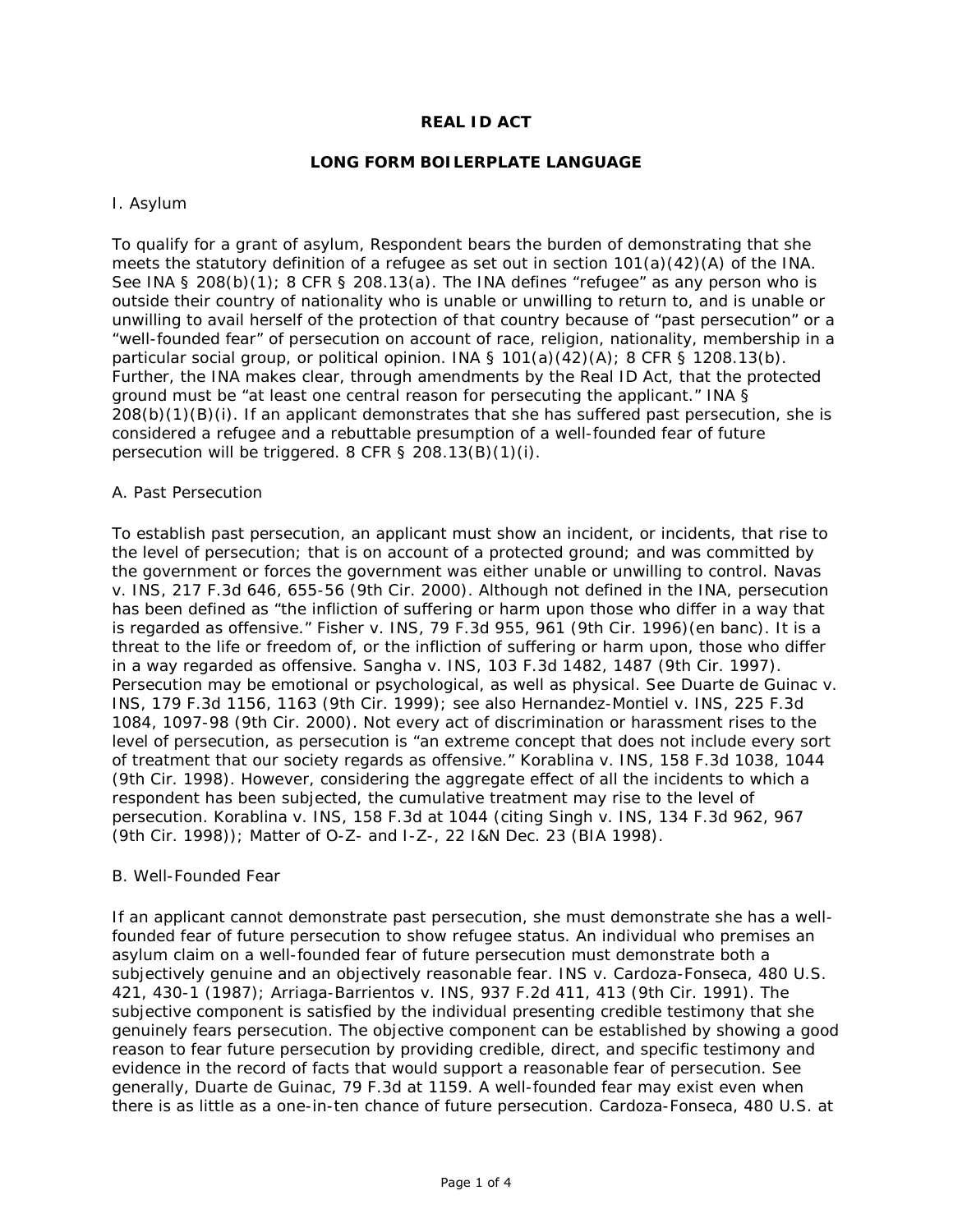431; *Arteaga v. INS*, 836 F.2d 1227, 1233 (9th Cir. 1988). Said another way, if a reasonable person in similar circumstances would fear persecution upon return to the native country, the standard is satisfied. Matter of Mogharrabi, 19 I&N Dec. 439 (BIA 1987).

In determining whether there is a reasonable fear of persecution, the "conditions in the [applicant's] country of origin, its laws, and the experience of others" are relevant. *Bolanos-Hernandez v. INS*, 767 F.2d 1277, 1283 n.11 (9th Cir. 1984). The applicant's "desire to avoid a situation entailing the risk of persecution" may be enough to prove a well-founded fear and thus, establish eligibility for asylum relief. *Id*. Acts of violence against an applicant's family members and friends may establish a well-founded fear of persecution. *See Korablina*, 158 F.3d at 1044-45. However, the violence must "create a pattern of persecution closely tied to the petitioner." *Arriaga-Barrientos*, 937 F.2d at 414.

### C. Nexus

In order to establish eligibility for asylum, an applicant must show that her past persecution or well-founded fear is on account of one or more of the five enumerated grounds as set out in the Act: race, religion, nationality, membership in a particular social group, or political opinion. INA § 208(b)(1)(B)(i). In order to show that an alien was persecuted "on account of" a protected ground, the Supreme Court held that the asylum applicant must provide some evidence, direct or circumstantial, that the persecutor is motivated to persecute the victim because the victim possesses or is believed to possess the protected characteristic. *INS v. Elias-Zacarias*, 502 U.S. 478, 482-84 (1992). This "nexus" requirement is a separate analytical element of the refugee definition. Id. Proving the actual, exact reason for persecution or feared persecution may be impossible in many cases; hence, an asylum applicant must only establish facts on which a reasonable person would fear that the danger "arises on account of one of the protected grounds." *Matter of Fuentes*, 19 I&N Dec. 658, 662 (BIA 1988). The Real ID Act specifies that the respondent must show that this nexus was "at least one central reason" for the persecution. INA  $\S$  208(b)(1)(B)(i). This standard "does not require that the persecutor be motivated solely by the victim's possession of a protected characteristic" and still allows for a persecutor to have "mixed motives." Conference Report on the Real ID Act, H.R. Rep. No. 109-13, at 163 (2005) (Conf. Rep.)

# D. Credibility

As a threshold matter, an applicant seeking asylum and withholding of removal must persuade the Court that her evidence is credible. *Saballo-Cortez v. INS*, 761 F.2d 1259, 1262 (9th Cir. 1984). The Real ID Act of 2005, Pub.L. No. 109-13, 119 Stat. 231 (2005), has codified the standards for assessing credibility in asylum and withholding of removal applications. The Conference Report on the Real ID Act, H.R. Rep. No. 109-13, at 166-67 (2005) (Conf. Rep.), explains that these amendments codify the credibility factors identified in the existing case law, in particular as set out in *Matter of S-M-J-*, 21 I&N Dec. 722, (BIA 1977), in order to create a more consistent body of law. *Id*.

The Real ID Act amended sections 208 and 241 of the INA to provide that the Court may base a credibility determination on the demeanor, candor, or responsiveness of the applicant, the inherent plausibility of the applicant's account, the consistency between the applicant's written and oral statements (whenever made and whether or not made under oath, and considering the circumstances under which the statements were made), the internal consistency of each such statement, the consistency of such statements with other evidence of record, and any inaccuracies or falsehoods in such statements, or any other relevant factor. INA §§ 208(b)(1)(B)(iii), 241(b)(3)(C). An adverse credibility determination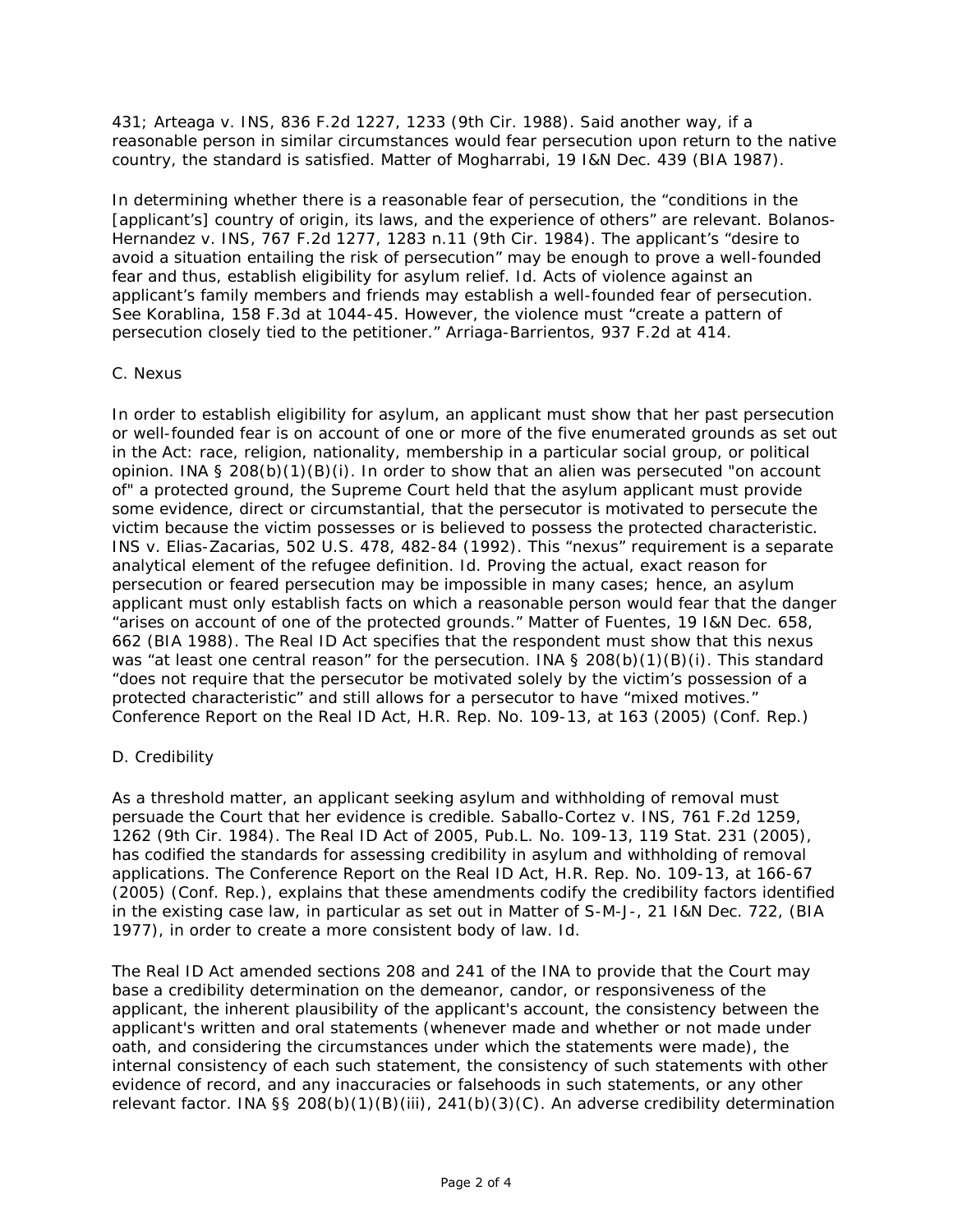can be based on any of these factors, but it must be reasonable and take into consideration the individual circumstances of the specific witness. H.R. Rep. No. 109-713, at 167. The Real ID amendments further provide that this Court may make a credibility determination without regard to whether an inconsistency, inaccuracy, or falsehood goes to the heart of the applicant's claim. INA § 208(b)(1)(B)(iii). The testimony of an applicant may be sufficient to sustain the applicant's burden of proving eligibility for asylum or withholding of removal without corroboration, as long as the Court is satisfied that the testimony is credible, persuasive, and refers to specific facts sufficient to demonstrate that the applicant is a refugee. However, there is no presumption of credibility and if the Court determines that the applicant should provide evidence that corroborates otherwise credible testimony, such evidence must be provided "unless the applicant does not have the evidence and cannot reasonably obtain the evidence." H.R. Rep. No. 109-13 at 166. It would not be unreasonable to expect the applicant to produce "documentary support for material facts which are central to his or her claim and easily subject to verification, such as evidence of his or her place of birth, media accounts of large demonstrations, evidence of a publicly held office, or documentation of medical treatment" Id. at 167. Further, even the excused lack of corroborating evidence "does not relieve the applicant from sustaining the burden of proof, that is to say, the aline must satisfy his burden through other evidence." *Id.* at 166. Congress stated that "[w]hile the trier of fact is not required to state expressly that the trier has considered each factor in assessing credibility, Congress expects that the trier of fact will describe those factors that form the basis of the trier's opinion. This is true even when the trier of fact bases a credibility determination in part or in whole on the demeanor of the applicant." *Id.* at 167.

# II. Withholding of Removal

An individual is entitled to withholding of removal if she would be persecuted on account of her race, religion, nationality, membership in a particular social group, or political opinion upon return to his home country. INA  $\S$  241(b)(3)(A); 8 C.F.R.  $\S$  1208.16(b). The U.S. Supreme Court has held that "an alien must establish a clear probability of persecution " to qualify for withholding of removal. *INS v. Stevic*, 467 U.S. 407, 413 (1984). An applicant must demonstrate that it is "more likely than not" that she will be persecuted upon return to her country, a standard that is higher than that required for asylum. See *INS v. Cardoza-Fonseca*, 480 U.S. 421 (1987). The Ninth Circuit has held that "general evidence of violence in the alien's native country is insufficient alone to establish a clear probability of persecution." *Platero-Cortez v. INS*, 804 F.2d 1127, 1130 (9th Cir. 1986). The Attorney General has no discretion to deny withholding to eligible individuals and such relief must be granted if an alien demonstrates she qualifies for such relief. See generally, *Bolanos-Hernandez v. INS*, 767 F.2d 1277, 1285 (9th Cir. 1985).

# III. CAT

An applicant for protection under Article III of the Convention Against Torture ("CAT") must prove that it is more likely than not that she will be tortured if removed to the country designated for removal. Such torture must be inflicted by, or at the instigation of, or with the consent or acquiescence of, a public official or other person acting in an official capacity. The regulations setting forth the standards for adjudication of applications for deferral and restriction on removal pursuant to CAT are found at 8 CFR §§ 208.16 through 208.18. Note that an applicant for relief under CAT need not show a nexus to a protected ground. In assessing whether it is more likely than not that the alien would be tortured, the Court should consider, among other things: evidence of past torture inflicted on the alien; evidence that the applicant could relocate to another part of the country of removal where